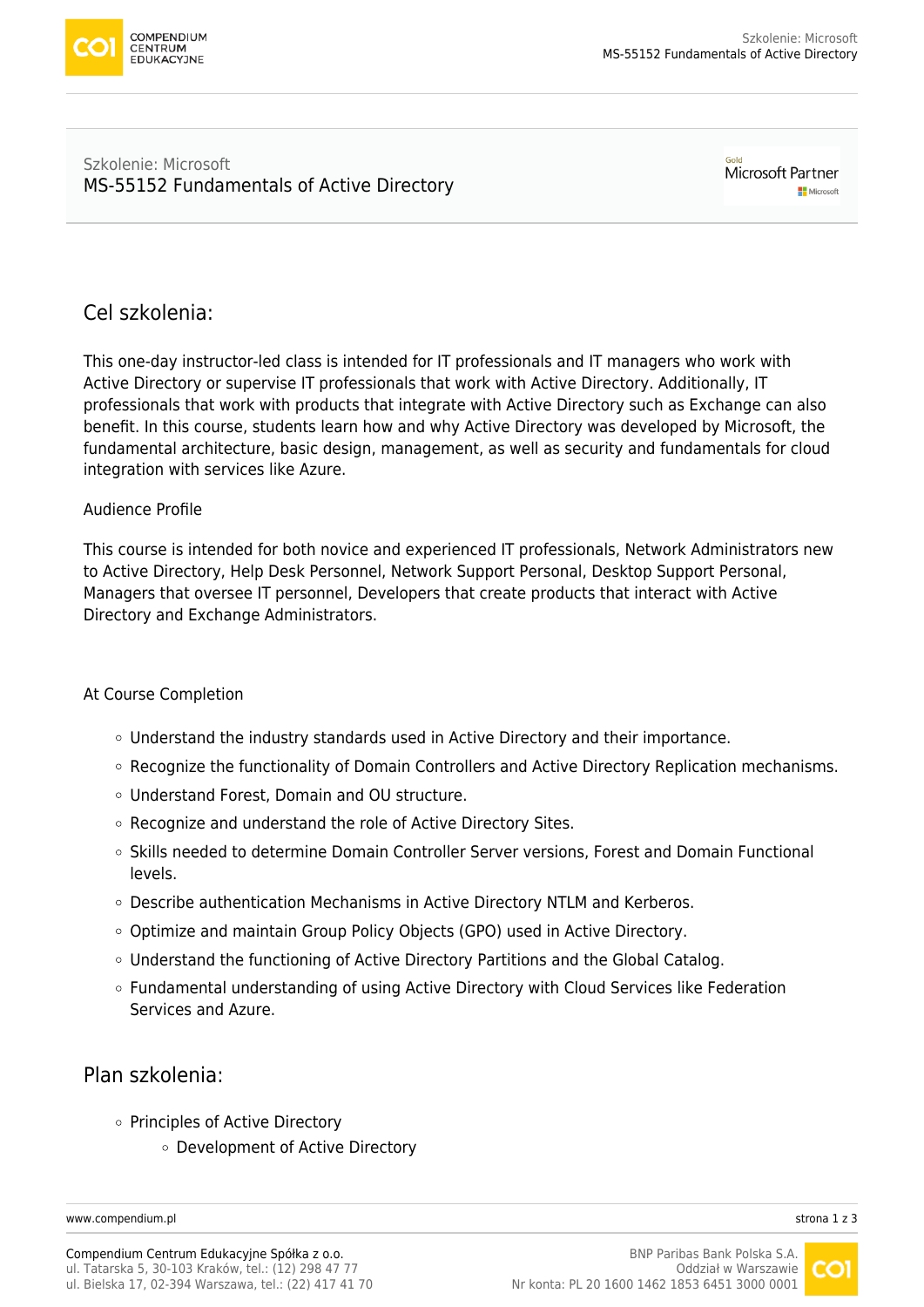

- What is X.500
- $\circ$  LDAP
- Active Directory Architecture
- o NTLM and Kerberos
- Managing operating systems with GPOs, Workplace Join and InTune
- Active Directory Groups: Domain Local, Global and Universal
- Using and Managing Active Directory Domain Controllers
- Forest and Domain Functional Levels
- $\circ$  Introduction to Active Directory Partitions and the Global Catalog
- Basic Forest Structure and Design
- Basic Domain Structure and Design
- Basic OU Structure and Design
- Fundamentals of WAN management with Active Directory
	- Understanding AD Sites and WAN Traffic Management
	- Basic AD Sites and Logon Traffic
	- $\circ$  Introduction to AD Sites and Replication Traffic
	- Bridgehead Servers and Site Link Objects
	- Site Aware Applications
- o Introduction to Active Directory Group Policy Objects
	- o Introduction to Group Policy
	- Administrative Templates
	- Fundamental Concepts of GPO Scripts
	- o Introduction to Creating and Using GPOs
	- $\circ$  Principles of Managing Multiple GPOs
	- Block, Enforce and Inheritance
	- GPOs and Active Directory Versions
	- o Introduction to Controlling and Installing Software with GPOs, SRP and App Locker
- o Principles of Active Directory Integration
	- Active Directory and "The Cloud"
	- User Principle Names, Authentication and Active Directory Federated Services
	- Conclusion, Additional Resources, Labs and Exercises

## Wymagania:

- o Basic understanding of networking concepts.
- o Basic Windows knowledge.

[www.compendium.pl](https://www.compendium.pl/) strona 2 z 3